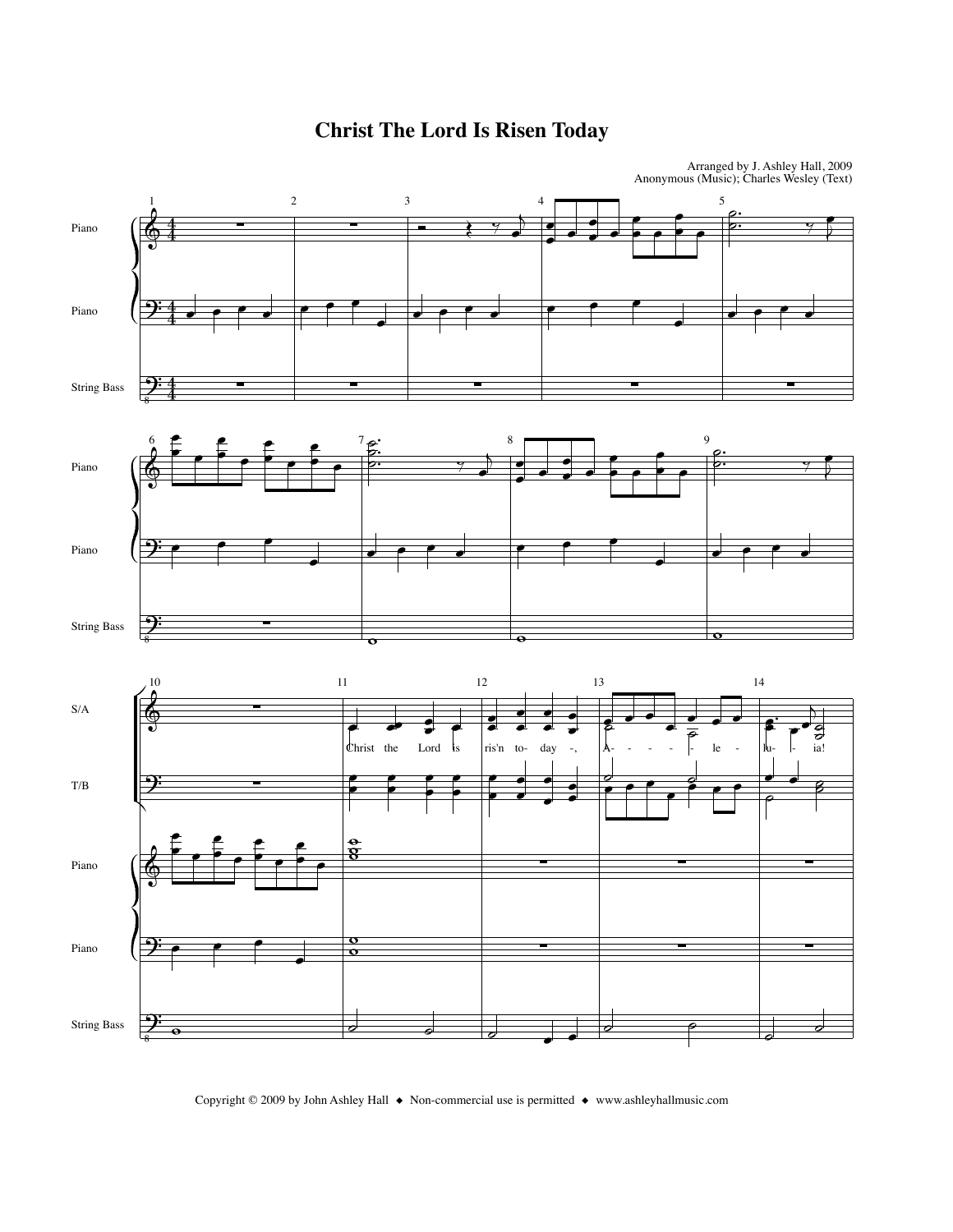

Copyright © 2009 by John Ashley Hall  $\bullet$  Non-commercial use is permitted  $\bullet$  www.ashleyhallmusic.com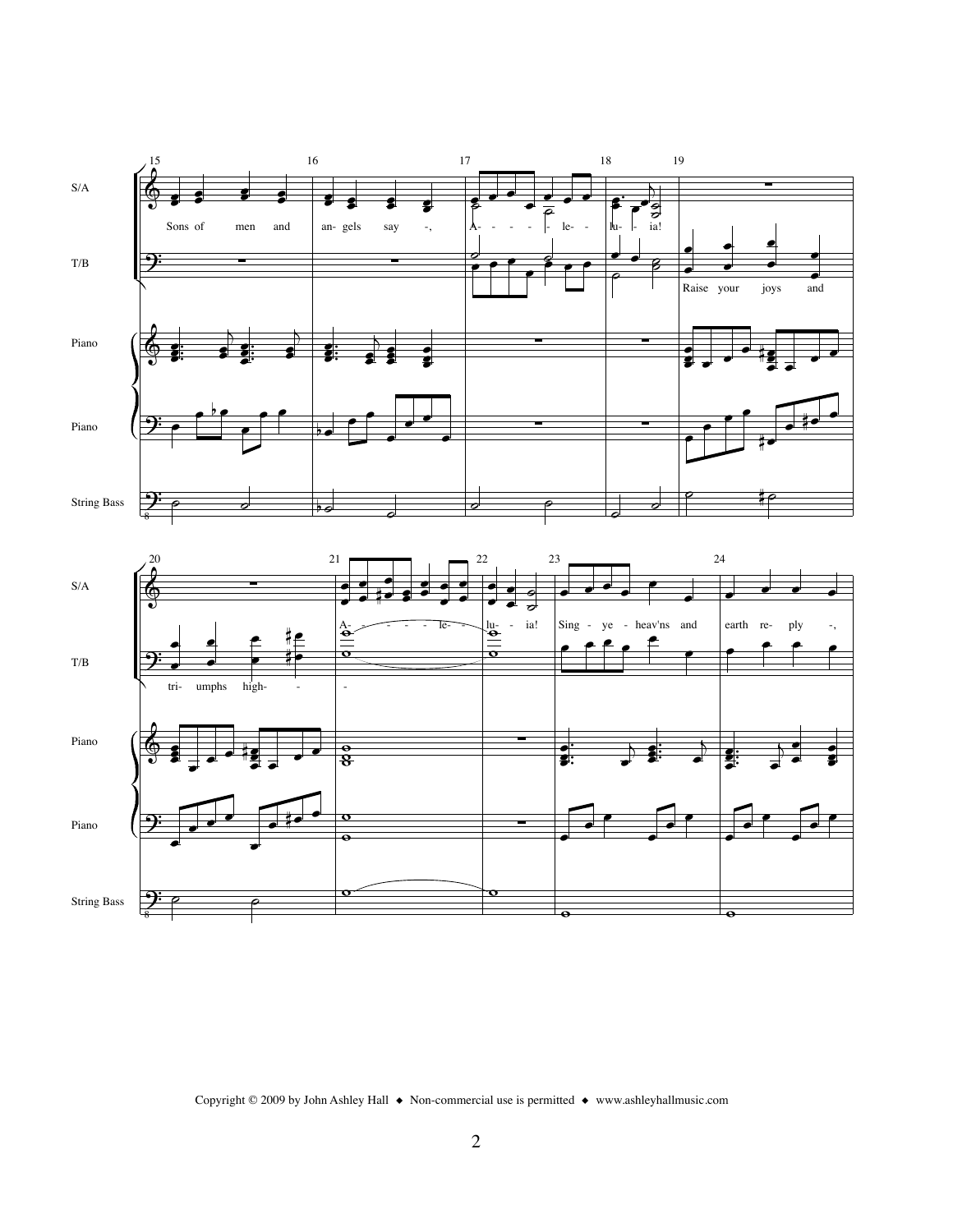



Copyright © 2009 by John Ashley Hall ◆ Non-commercial use is permitted ◆ www.ashleyhallmusic.com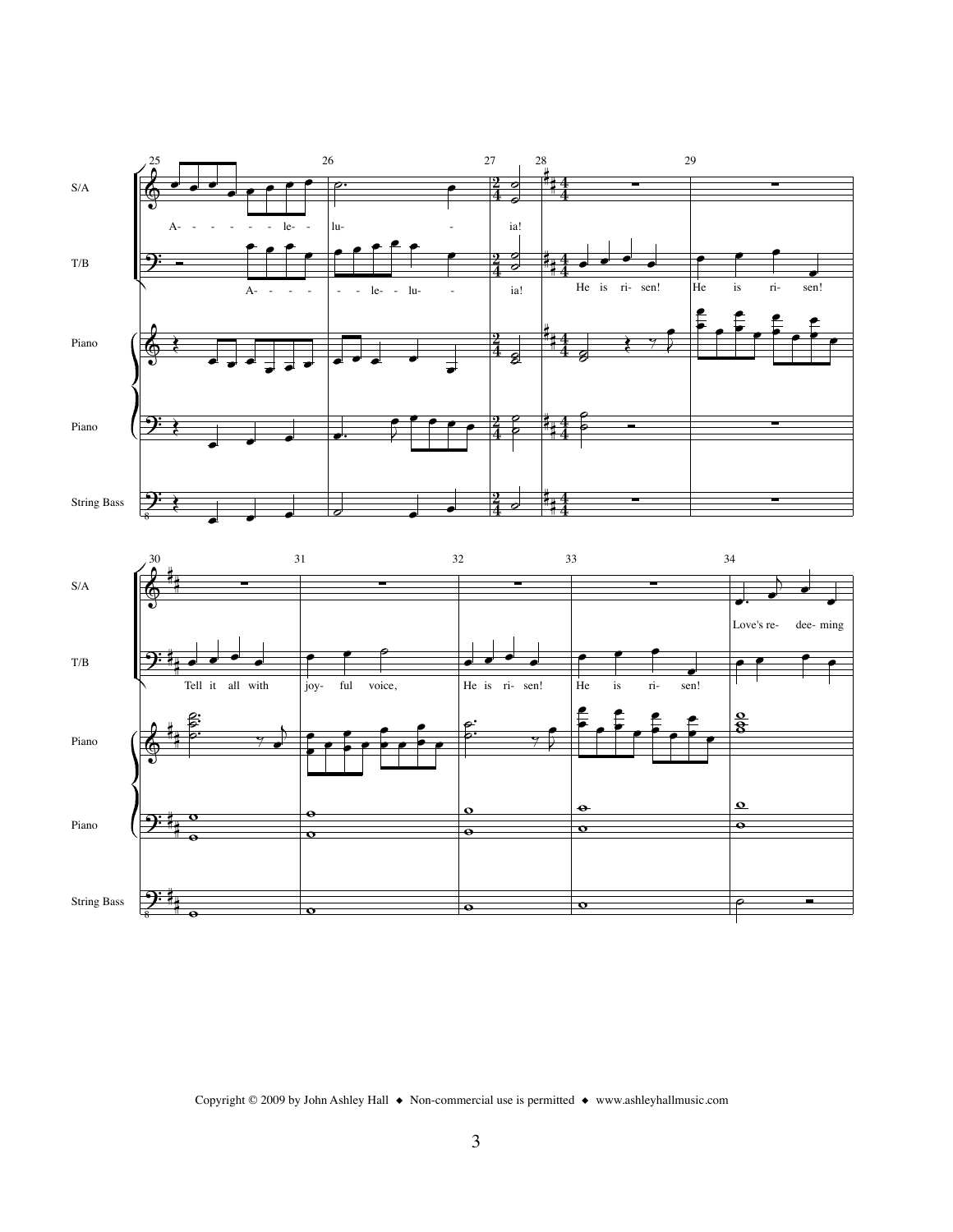

Copyright © 2009 by John Ashley Hall  $\bullet$  Non-commercial use is permitted  $\bullet$  www.ashleyhallmusic.com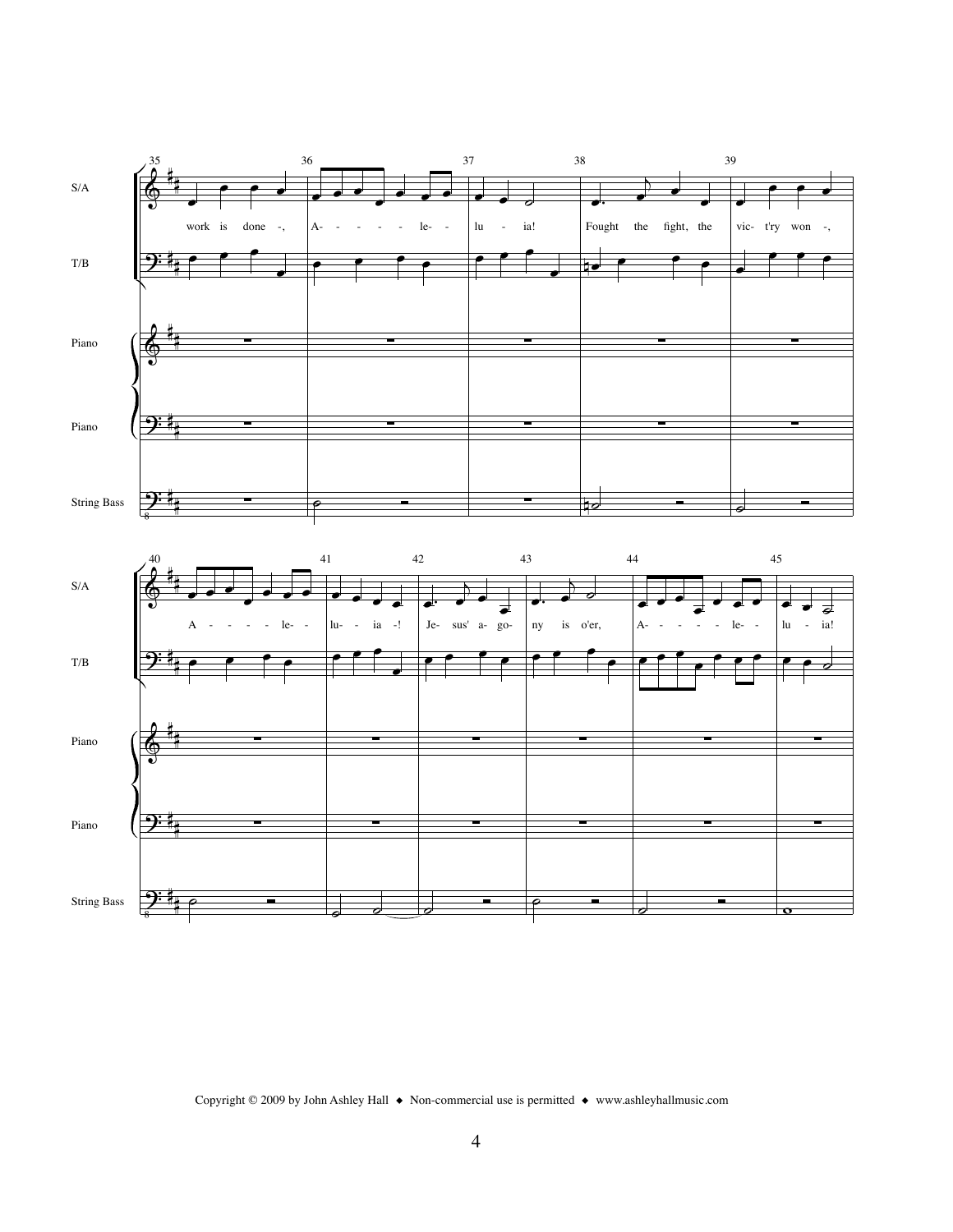

Copyright © 2009 by John Ashley Hall ◆ Non-commercial use is permitted ◆ www.ashleyhallmusic.com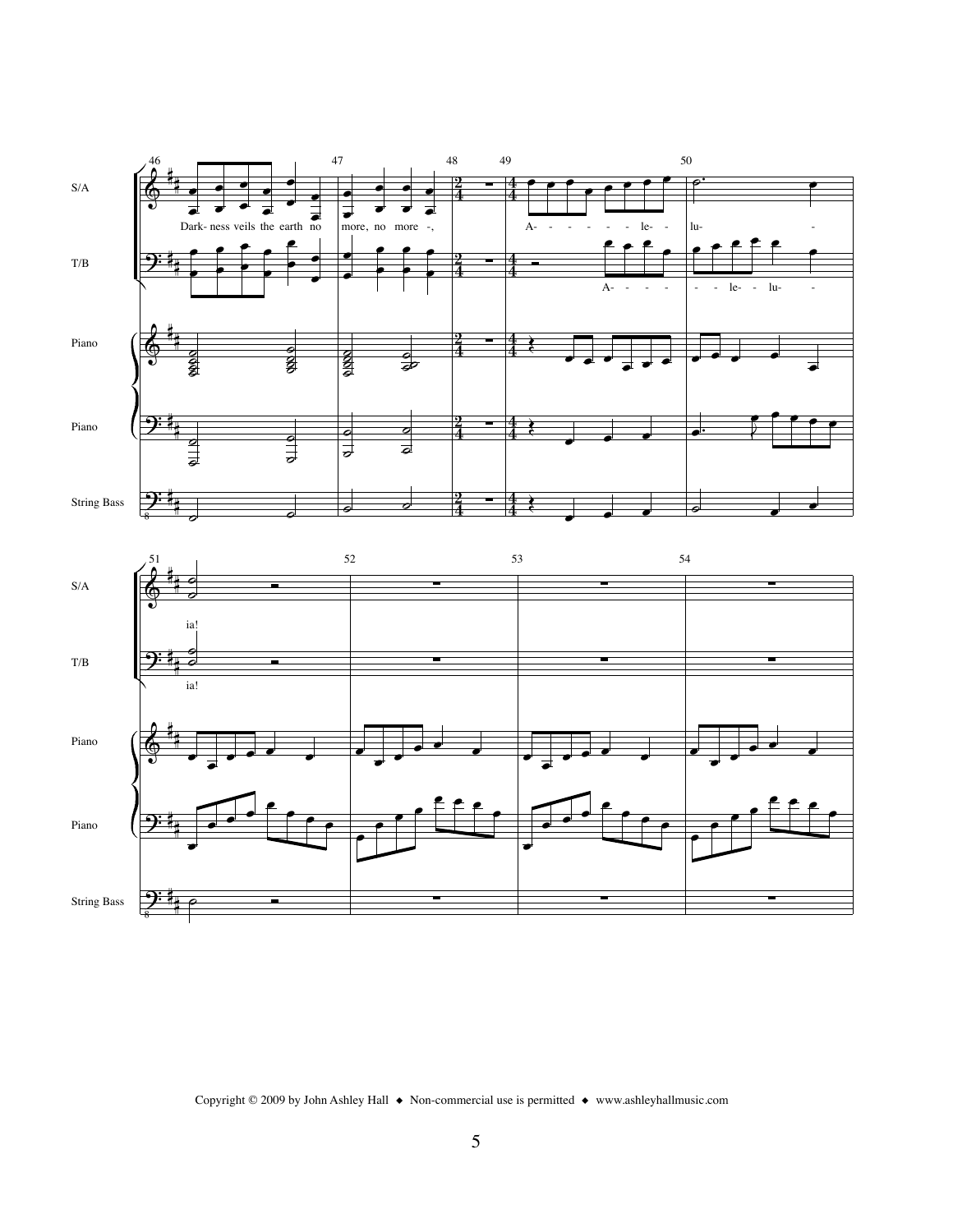



Copyright © 2009 by John Ashley Hall  $\bullet$  Non-commercial use is permitted  $\bullet$  www.ashleyhallmusic.com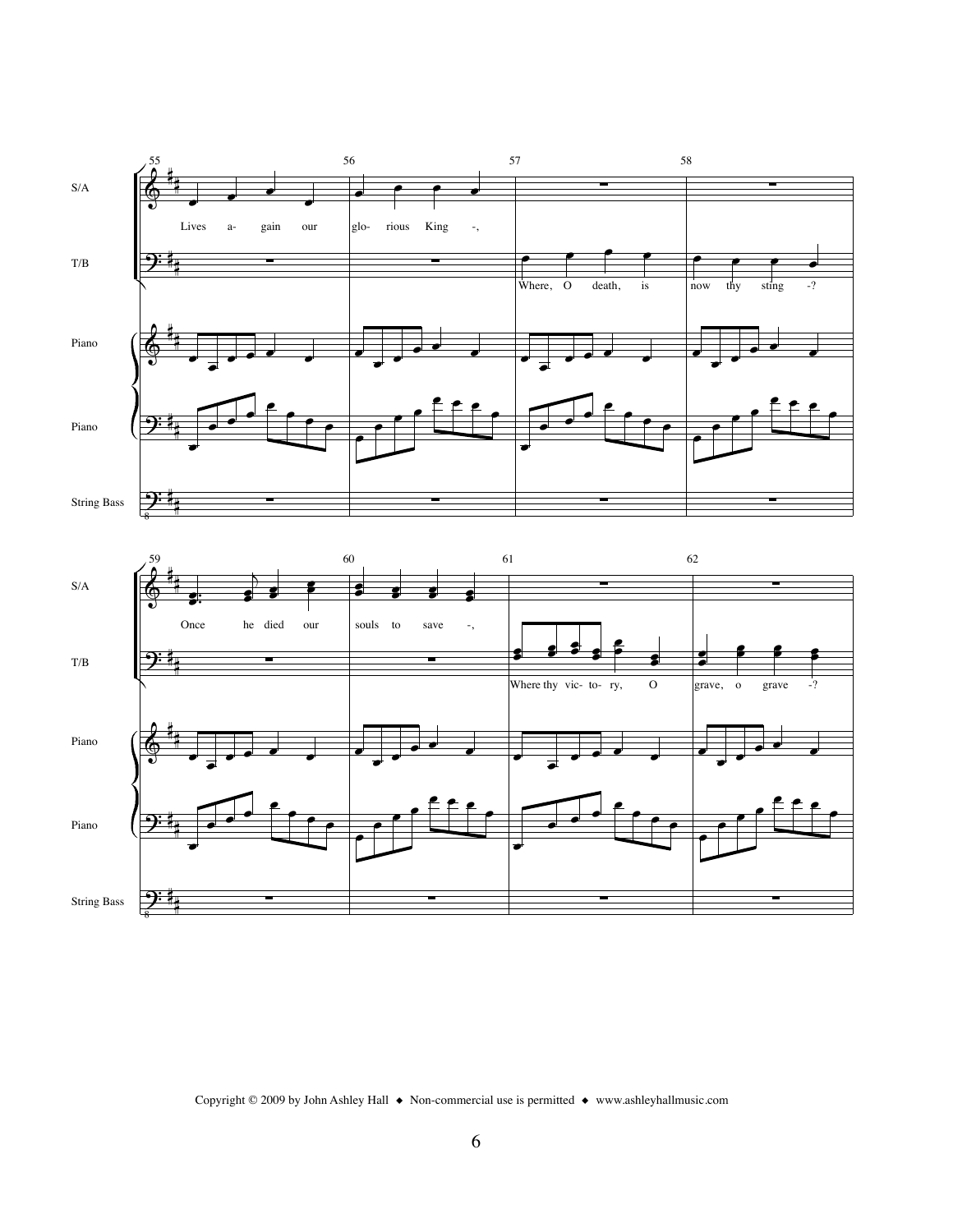

Copyright © 2009 by John Ashley Hall  $\bullet$  Non-commercial use is permitted  $\bullet$  www.ashleyhallmusic.com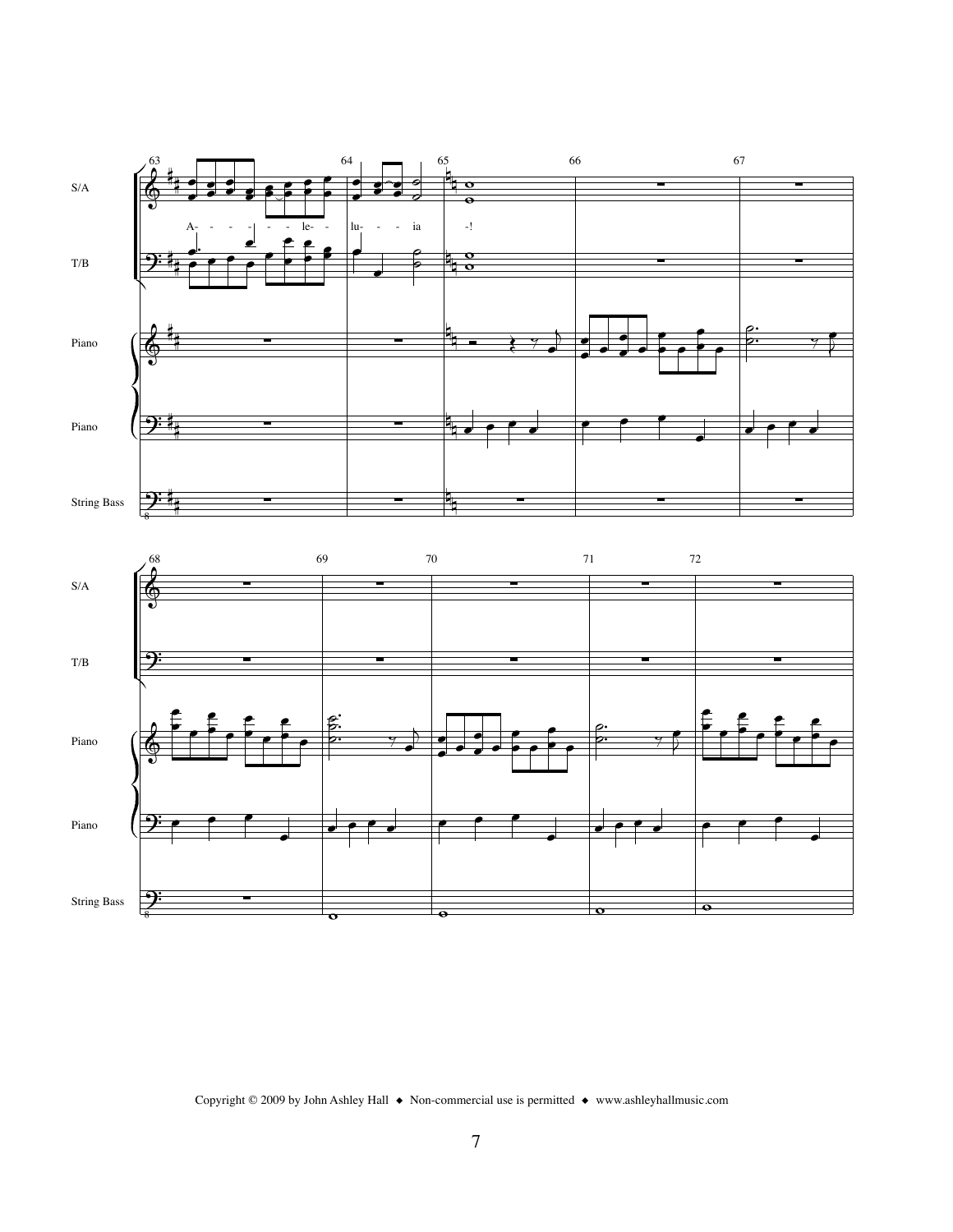



Copyright © 2009 by John Ashley Hall  $\bullet$  Non-commercial use is permitted  $\bullet$  www.ashleyhallmusic.com